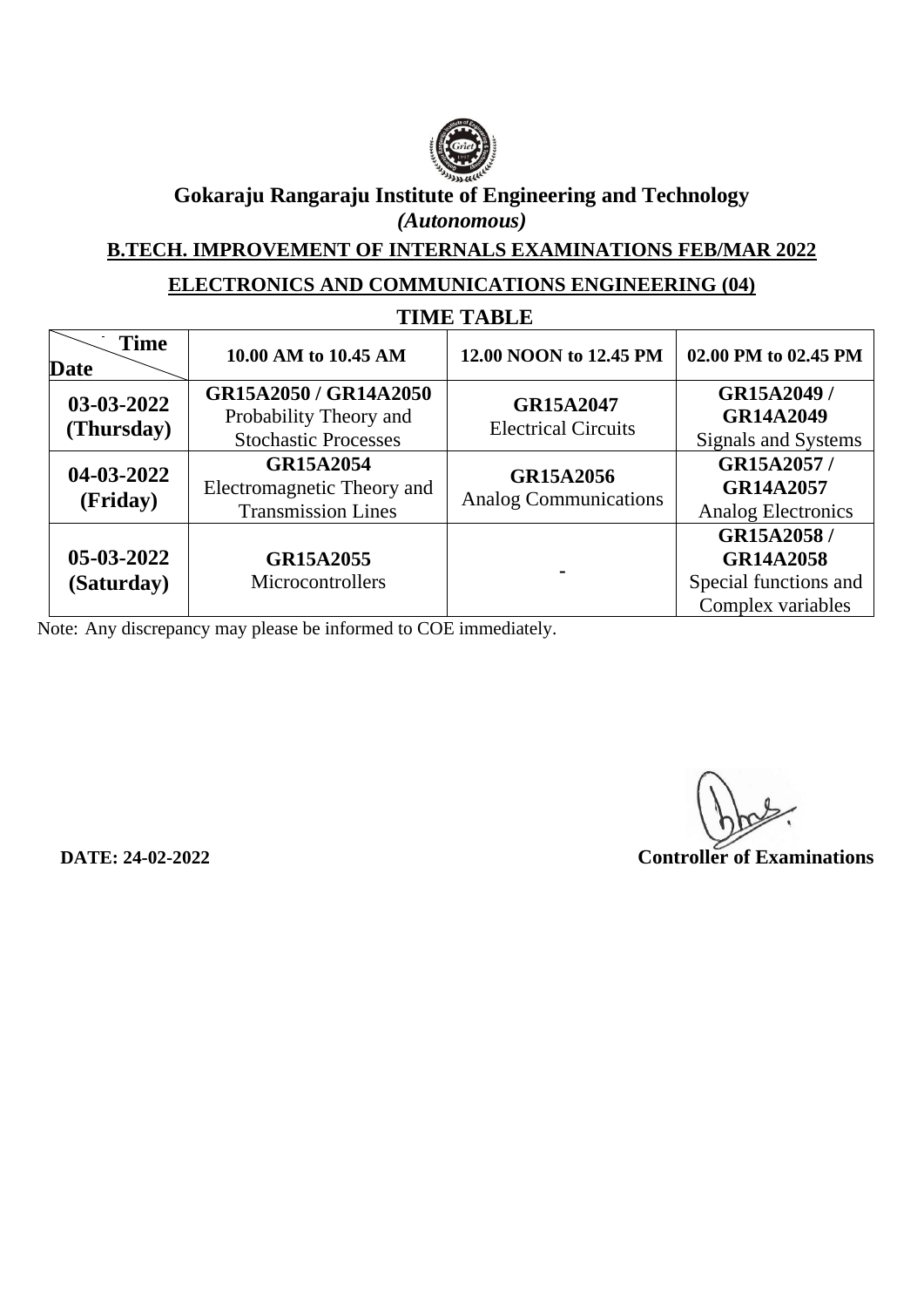

**B.TECH. IMPROVEMENT OF INTERNALS EXAMINATIONS FEB/MAR 2022**

# **MECHANICAL ENGINEERING (03)**

# **TIME TABLE**

| <b>Time</b><br><b>Date</b> | 10.00 AM to 10.45 AM                   | 02.00 PM to 02.45 PM                |
|----------------------------|----------------------------------------|-------------------------------------|
| 03-03-2022                 | <b>GR14A2011</b>                       | GR14A2030                           |
| (Thursday)                 | Probability and Statistics             | <b>Advanced Mechanics of Solids</b> |
| 04-03-2022                 | <b>GR14A2021</b>                       | <b>GR14A2019</b>                    |
| (Friday)                   | <b>Engineering Thermodynamics</b>      | <b>Kinematics of Machinery</b>      |
| $05-03-2022$               | GR14A2022                              | <b>GR14A2027</b>                    |
| (Saturday)                 | <b>Material Science and Metallurgy</b> | <b>Production Technology</b>        |

 **DATE: 24-02-2022 Controller of Examinations**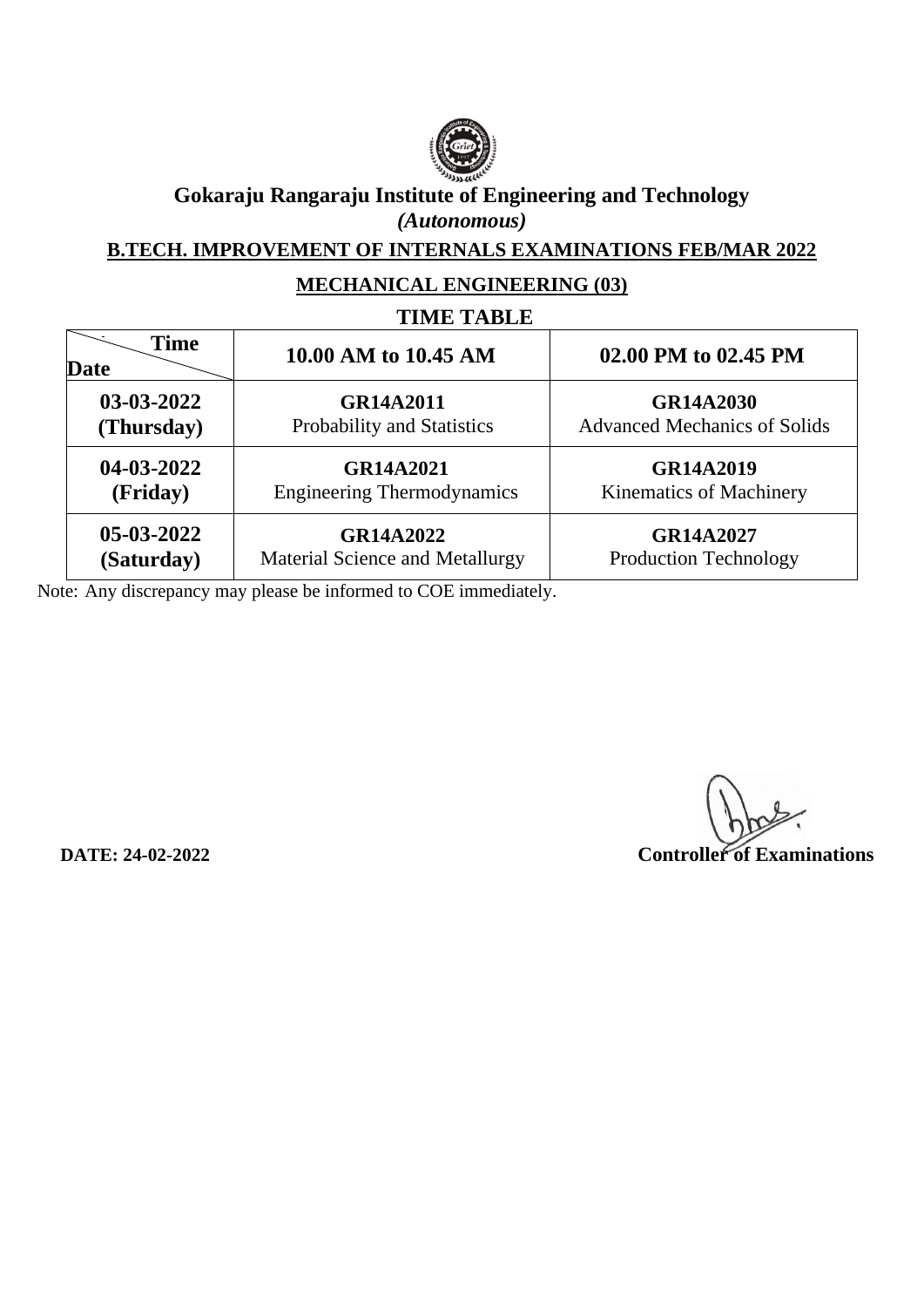

**B.TECH. IMPROVEMENT OF INTERNALS EXAMINATIONS FEB/MAR 2022**

#### **ELECTRICAL AND ELECTRONICS ENGINEERING (02)**

# **TIME TABLE**

| <b>Time</b><br><b>Date</b> | 10.00 AM to 10.45 AM                                     | 12.00 NOON to 12.45 PM                            | 02.00 PM to 02.45 PM                                           |
|----------------------------|----------------------------------------------------------|---------------------------------------------------|----------------------------------------------------------------|
| 03-03-2022<br>(Thursday)   | GR15A2035/GR17A2035<br>Network Theory                    | <b>GR17A2034</b><br><b>Electromagnetic Fields</b> | GR15A2036<br>DC Machines and<br><b>Transformers</b>            |
| 04-03-2022<br>(Friday)     | <b>GR15A2040</b><br>Power Generation and<br>Distribution |                                                   | <b>GR15A2041</b><br><b>AC</b> Machines                         |
| 05-03-2022<br>(Saturday)   | GR15A2042<br><b>Control Systems</b>                      |                                                   | <b>GR17A2058</b><br>Special functions and<br>Complex variables |

 **DATE: 24-02-2022 Controller of Examinations**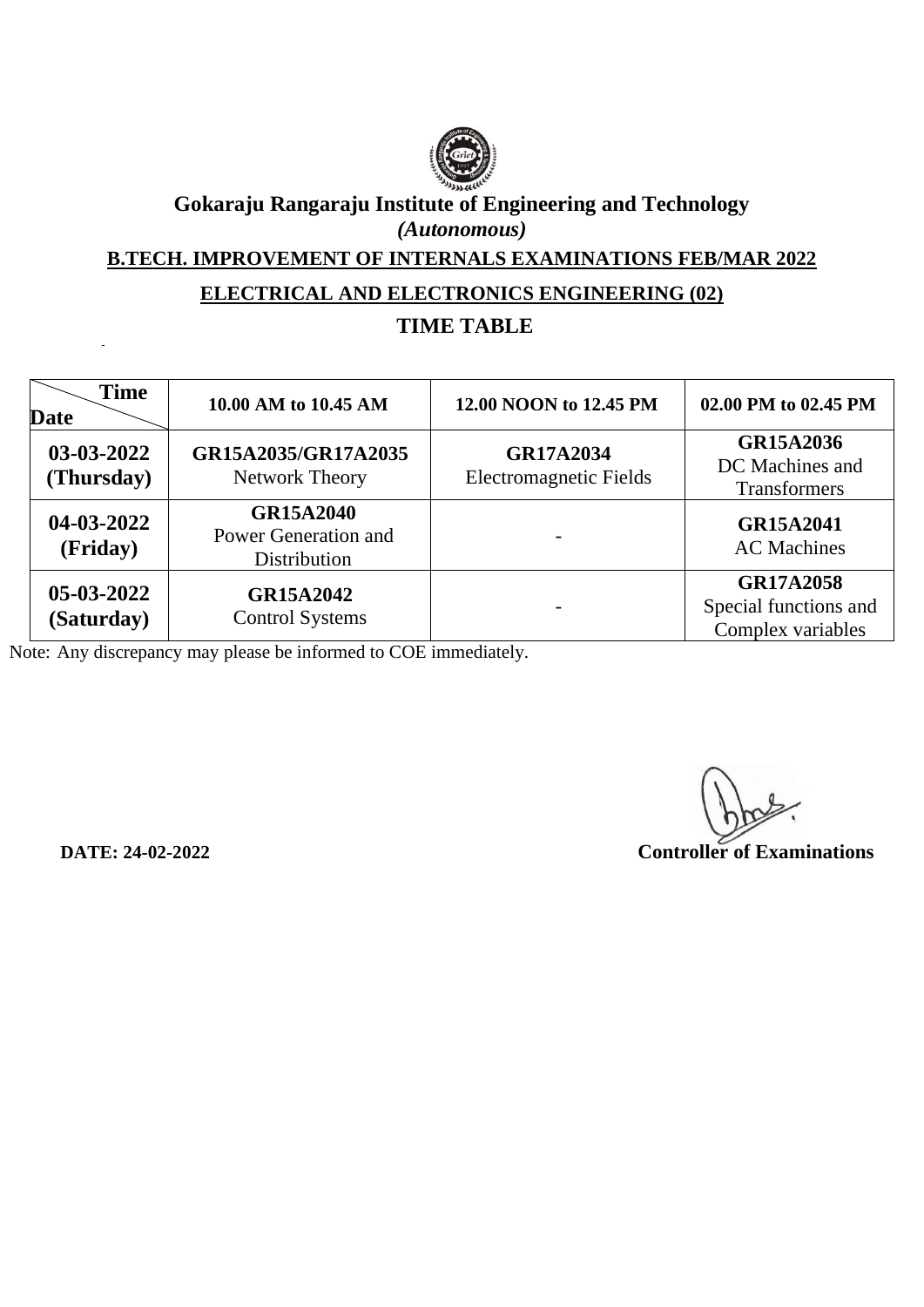

#### **B.TECH. IMPROVEMENT OF INTERNALS EXAMINATIONS FEB/MAR 2022**

#### **INFORMATION TECHNOLOGY (12)**

#### **TIME TABLE**

| Time<br>Date | 10.00 AM to 10.45 AM       |
|--------------|----------------------------|
| 03-03-2022   | GR17A2011 / GR15A2011      |
| (Thursday)   | Probability and Statistics |

**DATE: 24-02-2022 Controller of Examinations**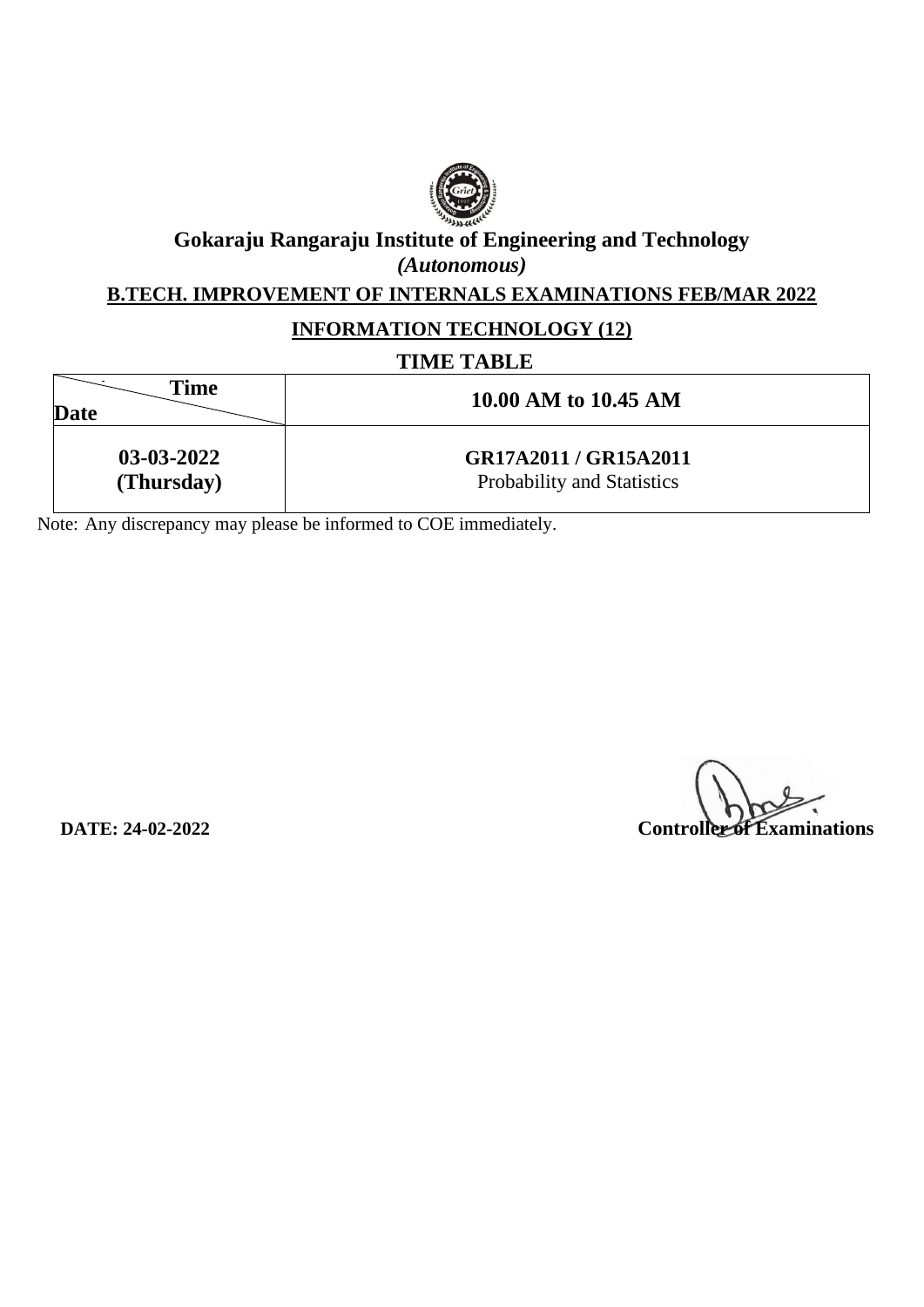

**B.TECH. IMPROVEMENT OF INTERNALS EXAMINATIONS FEB/MAR 2022**

### **COMPUTER SCIENCE AND ENGINEERING (05)**

| <b>TIME TABLE</b>          |                                                    |                                                   |                                                                              |
|----------------------------|----------------------------------------------------|---------------------------------------------------|------------------------------------------------------------------------------|
| <b>Time</b><br>Date        | 10.00 AM to 10.45 AM                               | 12.00 NOON to 12.45 PM                            | 02.00 PM to 02.45 PM                                                         |
| 03-03-2022<br>(Thursday)   | GR15A2011<br>Probability and Statistics            | <b>GR15A2001</b><br><b>Environmental Science</b>  | GR15A2071<br><b>Formal Languages</b><br>and Automata Theory                  |
| 04-03-2022<br>(Friday)     | GR15A2063<br>Database Management<br><b>Systems</b> | <b>GR15A2002</b><br>Value Education and<br>Ethics | <b>GR15A2104</b><br>Managerial<br>Economics and<br><b>Financial Analysis</b> |
| $05-03-2022$<br>(Saturday) | GR15A2065<br>Digital Logic Design                  |                                                   | GR15A2062<br>Mathematical<br>Foundation of<br><b>Computer Science</b>        |

**DATE: 24-02-2022 Controller of Examinations**